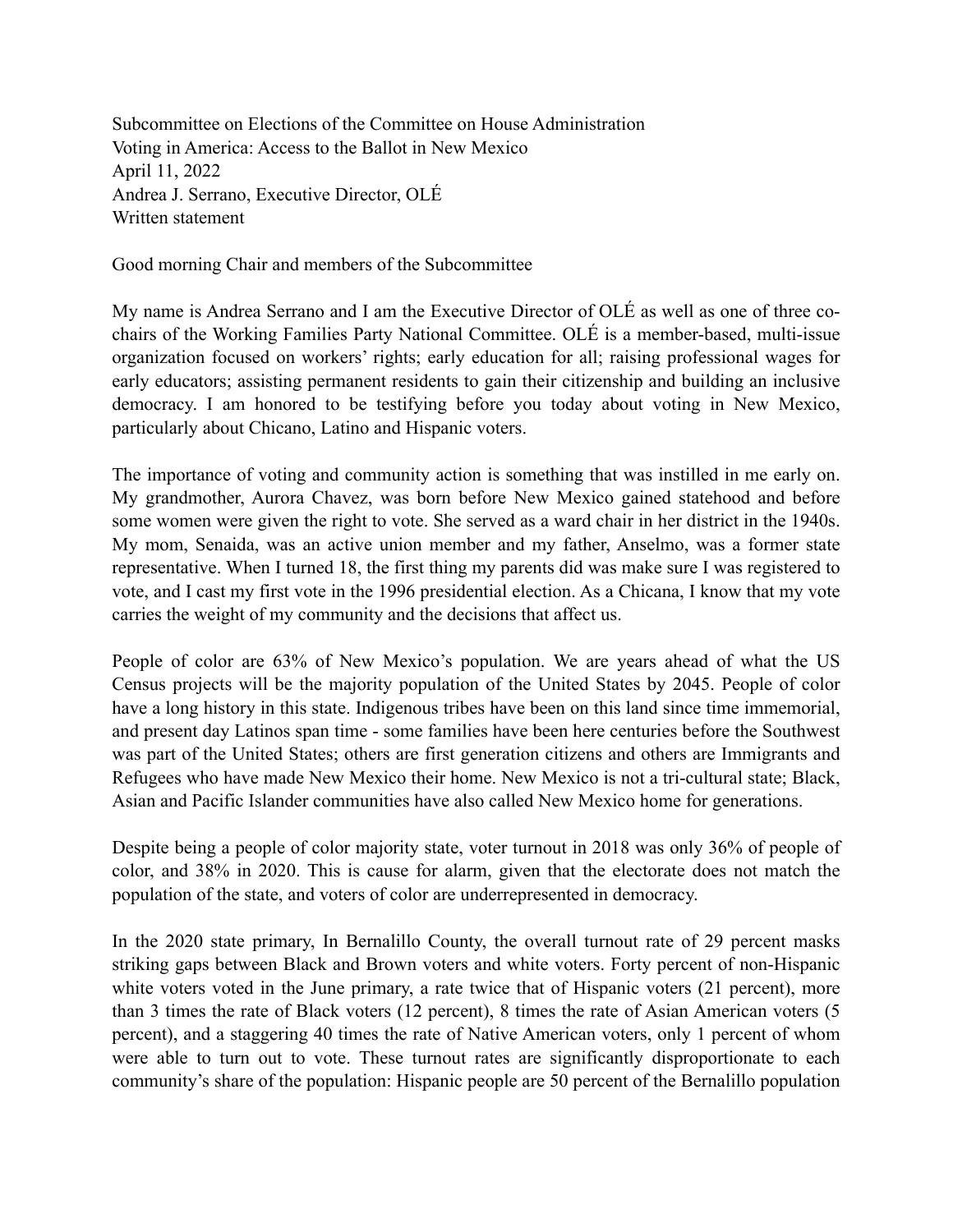but were only 30 percent of voters; non-Hispanic white people make up 38 percent of the Bernalillo population but accounted for 62 percent of the vote share.

The gaps were somewhat smaller but still significant in neighboring Cibola and Valencia Counties. In Cibola, where non-Hispanic white voters make up only 19 percent of the population, these voters made up 33 percent of the vote share and turned out at a rate 9-34 percentage points higher than Hispanic, Native American, Black, and Asian American voters. While Native Americans represent 44 percent of the population of Cibola, they made up only 7 percent of the vote share. Black and Brown voters in Valencia make up two-thirds of the population but represented just half the vote share and turned out to vote at rates 13-34 percentage points lower than white voters.

*STUDY: Serrano, Andrea J., Tokunow, Miles, Williamson, Laura, Jayaram, Amshula K. [Democracy Means All of Us: How to End the Chronic Silencing of Black and Brown Voters in](https://www.demos.org/policy-briefs/democracy-means-all-us-how-end-chronic-silencing-black-and-brown-voters-new-mexico)  [New Mexico,](https://www.demos.org/policy-briefs/democracy-means-all-us-how-end-chronic-silencing-black-and-brown-voters-new-mexico) Study conducted by Demos (October 28, 2020)*

In New Mexico, structural racism and economic inequality have limited participation in the formal system of democracy. The question of who has the structural power to change, participate in, and benefit from our economy, social norms, and electoral system are the key indicators of whether or not our democracy is inclusive. While there are many factors that contribute to low voter turnout, it is important that we do not pigeon hole voters as apathetic or uninformed. It is imperative that we take steps, like the John Lewis Voting Rights Advancement Act and the New Mexico Voting Rights Act, to address underrepresentation in our democracy.

The social justice movement in New Mexico has been building relationships across sectors, identity and issues for many years now. With key leadership and direction from several high profile social justice and grassroots organizations we believe that we are poised to build power and impact change to a higher degree than previously believed possible.

The New Mexico Inclusive Democracy project serves to catalyze some urgently needed interventions in the democracy reform field. the purpose of the project is to further racial, gender and economic justice using democracy accelerators as tools for building independent political power for people of color, working class people and women.

The New Mexico Voting Rights Act, introduced in the state legislature in 2022, includes many of the tools needed to increase the participation of people of color in democracy. OLÉ supported every part of the omnibus bill, with particular emphasis on: Back-end Automatic Voter Registration (AVR), Restoration of Rights (upon release) and lowering the voting age (16 for school board elections and 17 in statewide) are ways in which larger swaths of people of color can be registered to vote, as well as making voting a habit by instilling it in people while they are still in high school.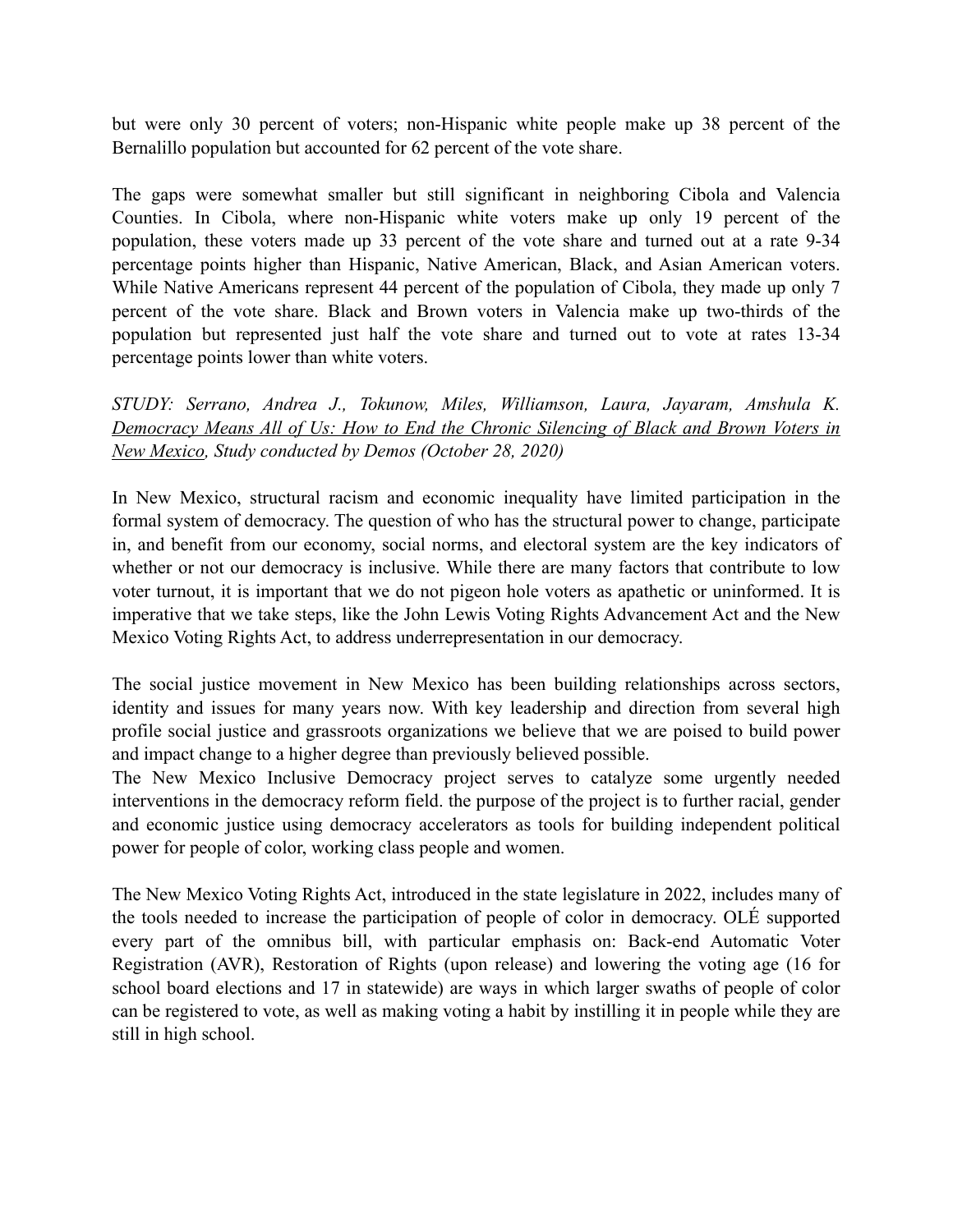Back-end AVR:

- Analysis from an October 2021 peer-reviewed academic study has shown that back-end AVR increased registration by 8.1% and eligible turnout by 3.3% compared to states with New Mexico's current MVD registration system
- For states that used front end, opt in (like NM): "The reform appears to increase registration only slightly (0.5%), but **it is difficult to statistically distinguish this effect from zero"**
- Anyone who has had to deal with the various amounts of paperwork and wait in long lines at MVD can understand that the last thing a person wants to do is deal with additional paperwork or questions that are unrelated to why they're there. Not only is this logical for any of us that's been to the MVD there is research that shows
	- "A customer who is at the DMV for a driver's license might skip over the questions about voter registration to save time, or because the issue seems unrelated to the original reason they came to the DMV"

*STUDY: McGhee, Eric and Hill, Charlotte and Romero, Mindy, The Registration and Turnout Effects of Automatic Voter Registration (September 29, 2021)*

## Voting Rights Restoration:

Voting Rights Restoration for formerly incarcerated individuals does exist in New Mexico, however, people must have completed their parole, obtain their clearance paperwork, and then register with their County Clerk. Under the new law, voting rights will automatically be restored upon release, along with 20 states who already do this. More than 11,000 people were barred from voting in the 2020 election because they were released from prison but not off probation or parole.

*SOURCE: Nichanian, Daniel, Voting Rights Package Derails in New Mexico, Bolts Magazine (February 18, 2022)*

Lowering the Voting Age in NM:

Youth and advocates have cited many reasons for lowering the voting age in New Mexico. Among the many reasons:

The COVID-19 pandemic has robbed every child in this generation of at least one of their formative years. Recovery of their year of education and socialization, and the long-term impacts to this generation's educational development are still yet to be seen.

Gun violence [plagues](https://www.amjmed.com/article/S0002-9343(15)01030-X/fulltext) communities and schools and active shooter drills at schools are [traumatizing a](https://centerforhealthjournalism.org/2019/09/17/active-shooter-drills-schools-are-traumatizing-our-children) generation. "Old enough to die, old enough to vote?"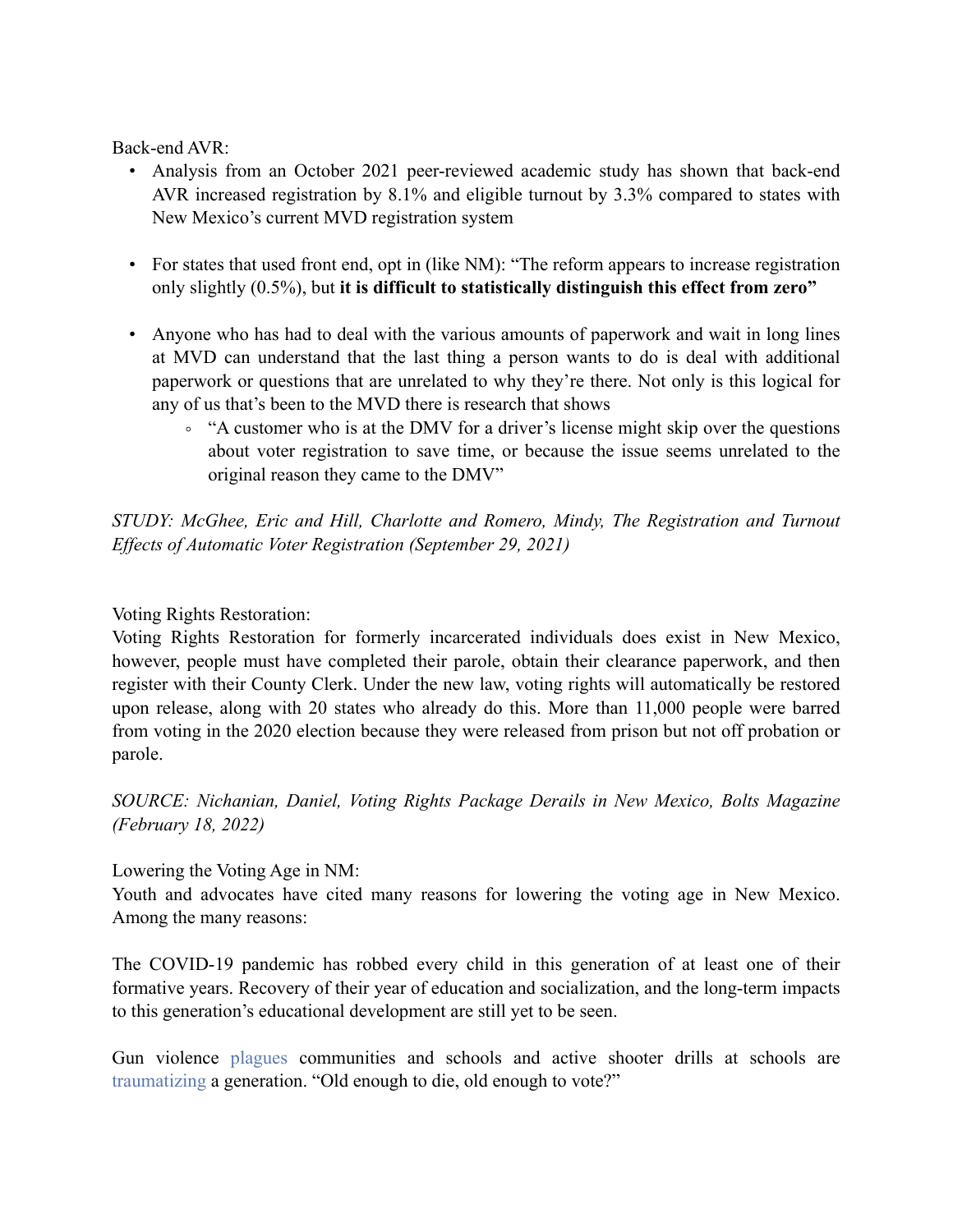Young people are taking on [three times](https://educationdata.org/average-student-loan-debt-by-year) the amount of student debt as their parents, as college is more than [seven times](https://nces.ed.gov/FastFacts/display.asp?id=76) the cost it was thirty years ago.

As they enter adulthood, housing costs are [50% higher](https://inflationdata.com/articles/inflation-adjusted-prices/inflation-adjusted-housing-prices/) than their parents at this age, and healthcare costs have [tripled](https://usafacts.org/articles/the-state-of-healthcare-at-the-end-of-2020/). Meanwhile, [wages have stagnated](https://www.pewresearch.org/fact-tank/2018/08/07/for-most-us-workers-real-wages-have-barely-budged-for-decades/) over the last 40 years.

Climate change is already wreaking havoc with sea level rise, more intense storms and fires, droughts and mass migrations. [Scientists predict](https://www.ipcc.ch/sr15/mulitimedia/worlds-apart/) it will get much worse without "rapid, farreaching, and unprecedented changes in all aspects of society."

These challenges are being kicked down the road for the next generation to solve. The impacts to their lives are immeasurable, so young people deserve power in the decision-making processes to address these issues as soon as possible.

Waiting for the franchise is no longer an option for teens of this generation, so they have taken to the streets, the airwaves, legislative hearings and the internet to advocate for their futures. *SOURCE: inclusivedemocracynm.org/16votenm*

Building an Inclusive Democracy that centers race, gender and class is imperative for addressing issues faced by voters of color. We believe that the NM IDP is distinct from other approaches in 3 ways:

- 1. The leadership of the project are grassroots community organizations, led by and rooted in communities of color.
- 2. The particular focus of the project's priority policy reforms are exclusively structural reforms. These priority structural reforms will transform our electoral system and move us closer to a true democracy. In other words, we seek to change the rules of the game, not just win the game as it's currently played.
- 3. The message will be about racial, gender and economic justice, not democracy reform.

Our vision for an Inclusive Democracy is grounded in the values and the belief that a true democracy is centered on inclusiveness and participation, not only in the formal process, but in the impact, substance, quality of life, and agency that the economic, election and social systems produce. The question of who has the structural power to change, participate in, and benefit from our economy, social norms, and electoral system are the key indicators of whether or not our democracy is inclusive – if it is, in fact, a real democracy.

In 2021, the People's Power/People's Maps Coalition (PPPM) worked to ensure that race equity was at the center of the New Mexico redistricting process. The coalition, convened by the Center for Civic Policy, was made up of several community partners, focused on ensuring that the voices of people of color across the state were heard. The PPPM: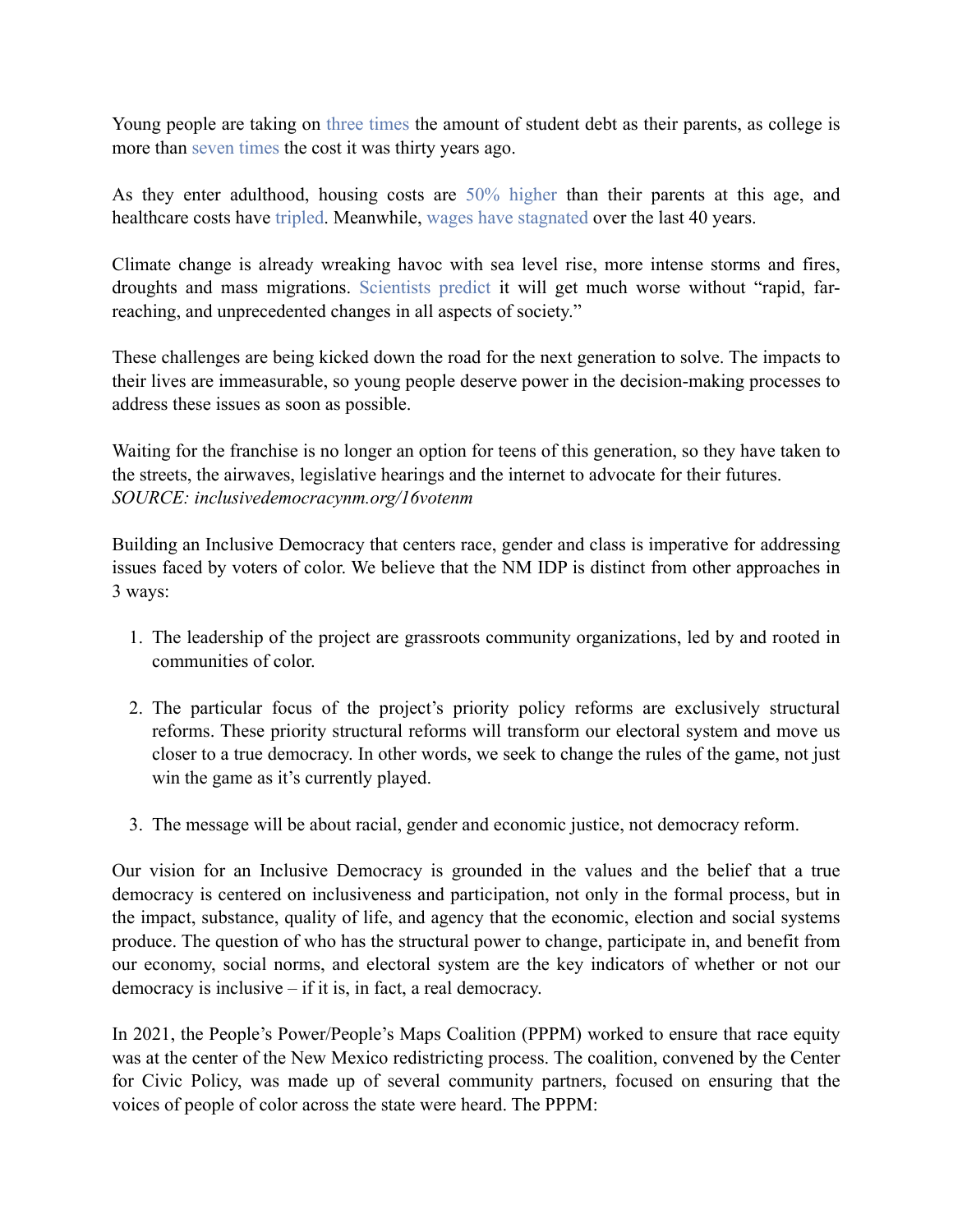Held over 50 meetings held across the state with community members to provide trainings on the redistricting process, and to develop community-informed principles to inform the mapmaking process.

- Organized public testimony at all Citizens Redistricting Committee (CRC) hearings across the state.

- Organized community members to get more than 238 on-the-record comments and testimonials at CRC meetings.

- Successfully got 3 concept maps (2 Congressional and 1 Legislative House map) approved by the CRC to send to the state legislature for adoption.

- Coordinated a legislative advocacy campaign to get the PPPM coalition maps approved by the state legislature.

Got a congressional and state House map adopted by the state legislator and signed by the Governor that embodied the principles and objectives of the PPPM coalition.

This map ensures greater representation of communities of color in all three congressional districts and encourages participation in our democracy. The Hispanic Voting Age Population in New Mexico increased by 2% since 2010, and the redrawing of district lines resulted in a significant redistribution of HVAP between districts, as seen here:

HVAP +/- 2010 to 2020 CD1 -5.9% CD2 +9.2% CD3 +3.3%

NM's 2020 redistricting process was the first one in the state's history to produce a map with an HVAP majority district.

*Source: Aranda, Melanie, Cuna, Elizabeth, Daniel, John, Sandoval, Oriana, People's Power/ People's Maps Report, (December 2021)*

## Citizenship

Since we opened in 2009, OLÉ has assisted over 1000 permanent US residents in their process of becoming US citizens. Many of our members came to the United States and have raised families and have been active members of their communities. Taking the step of citizenship is not an easy one; the bureaucracy can be overwhelming and confusing. OLÉ is a space where people can study for their exam, meet with an Immigration attorney and be celebrated when they take their oath. One of the best parts of our program is helping our members register to vote for the first time and sometimes even going to cast our votes together. As one member once said, he never dreamed he would be able to vote since he left Mexico as a young man and never voted there.